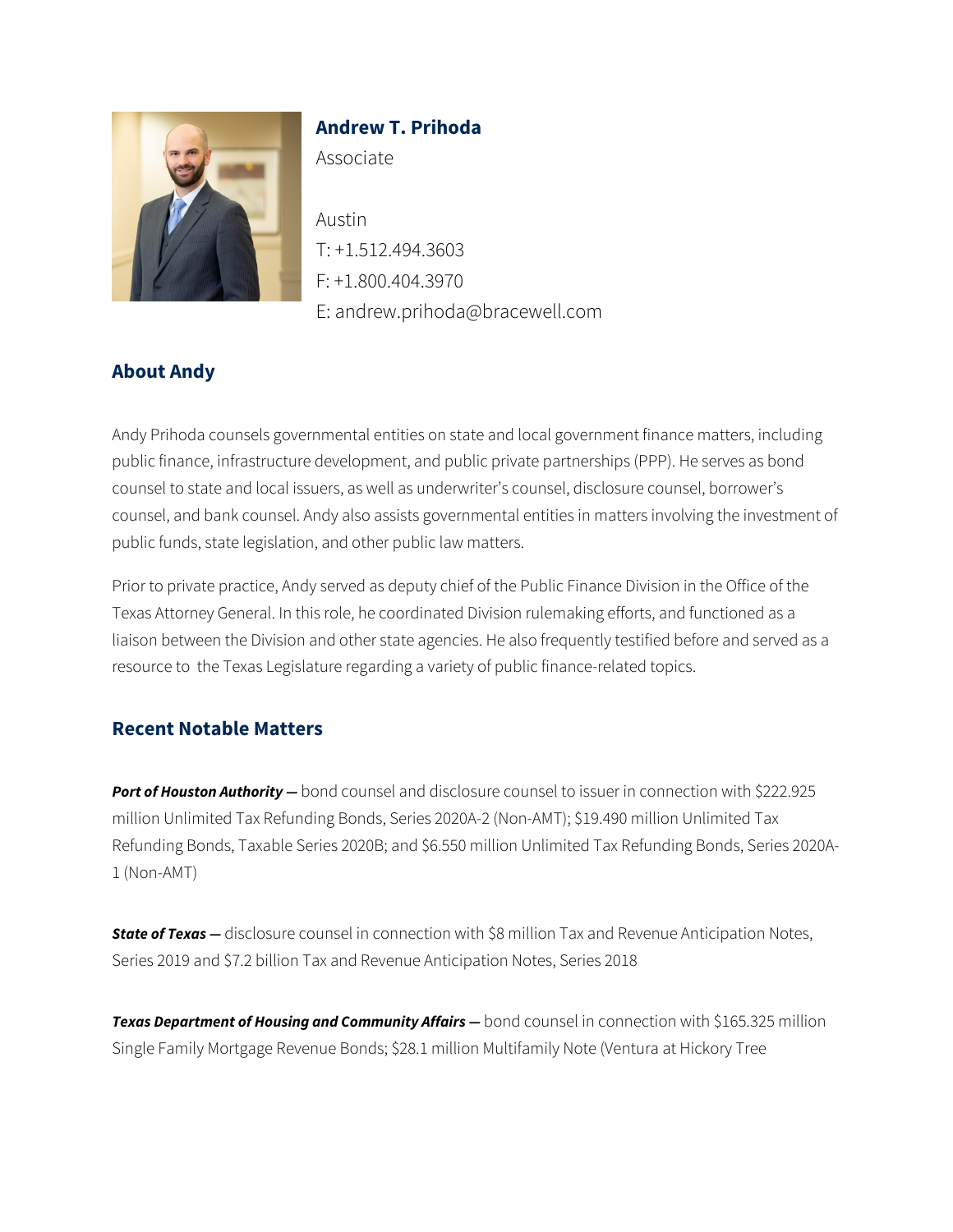Apartments) Series 2019; \$166.35 million 2019 Residential Mortgage Revenue Bonds, Series 2019A; \$450 million Mortgage Credit Certificates - Program 92 [2019]; \$12.5 million Multifamily Tax-Exempt Bonds (M-TEMS) (Park Yellowstone), Series 2019; \$10 million Multifamily Housing Revenue Bonds (McMullen Square), Series 2019; \$1.9 million Multifamily Housing Revenue Bonds (Pass-through - Northgate Village) Series 2019; \$14 million Multifamily Housing Revenue Bonds (Lago de Plata), Series 2019; \$2.88 million Multifamily Housing Revenue Bonds (Park Yellowstone), Series 2019; \$500 million Mortgage Credit Certificates - Program 90 [2018]; \$20 million Multifamily Housing Revenue Bonds (Forestwood) Series 2018A and 2018B; \$20 million Multifamily Housing Revenue Bonds (Related RD Portfolio), Series 2018; and \$36.01 million Multifamily Housing Revenue Bonds (Riverside Townhomes and Oaks on Lamar), Series 2018

*Round Rock Independent School District —* bond counsel in connection with \$347.59 million Unlimited Tax School Building and Refunding Bonds, Series 2019A; \$53.77 million Unlimited Tax Refunding Bonds, Series 2019B; \$158.905 million Unlimited Tax School Building Bonds, Series 2019; and \$60.935 million Unlimited Tax Refunding Bonds, Series 2018

**Travis County, Texas** – bond counsel and disclosure counsel in connection with \$273.025 million Certificates of Obligation, Series 2019; \$111.64 million Certificates of Obligation, Series 2019B (Limited Tax); \$25.84 million Permanent Improvement Bonds, Series 2019 (Limited Tax); and \$14.405 million Unlimited Tax Road Bonds, Series 2019

*Houston Housing Finance Corporation —* bond counsel in connection with \$12 million Multifamily Housing Revenue Bonds (Anna Dupree Terrace), Series 2018

*Harris County Housing Finance Corporation —* bond counsel in connection with \$23.079 million Multifamily Tax-Exempt Bonds, M-TEMS (The Vireo), Series 2018 FN

*Presbyterian Village North —* borrower's counsel in connection with the issuance of \$91.860 million Series 2018 bonds

*Nueces County, Texas —* bond counsel in connection with \$43.76 million Limited Tax Refunding Bonds, Series 2019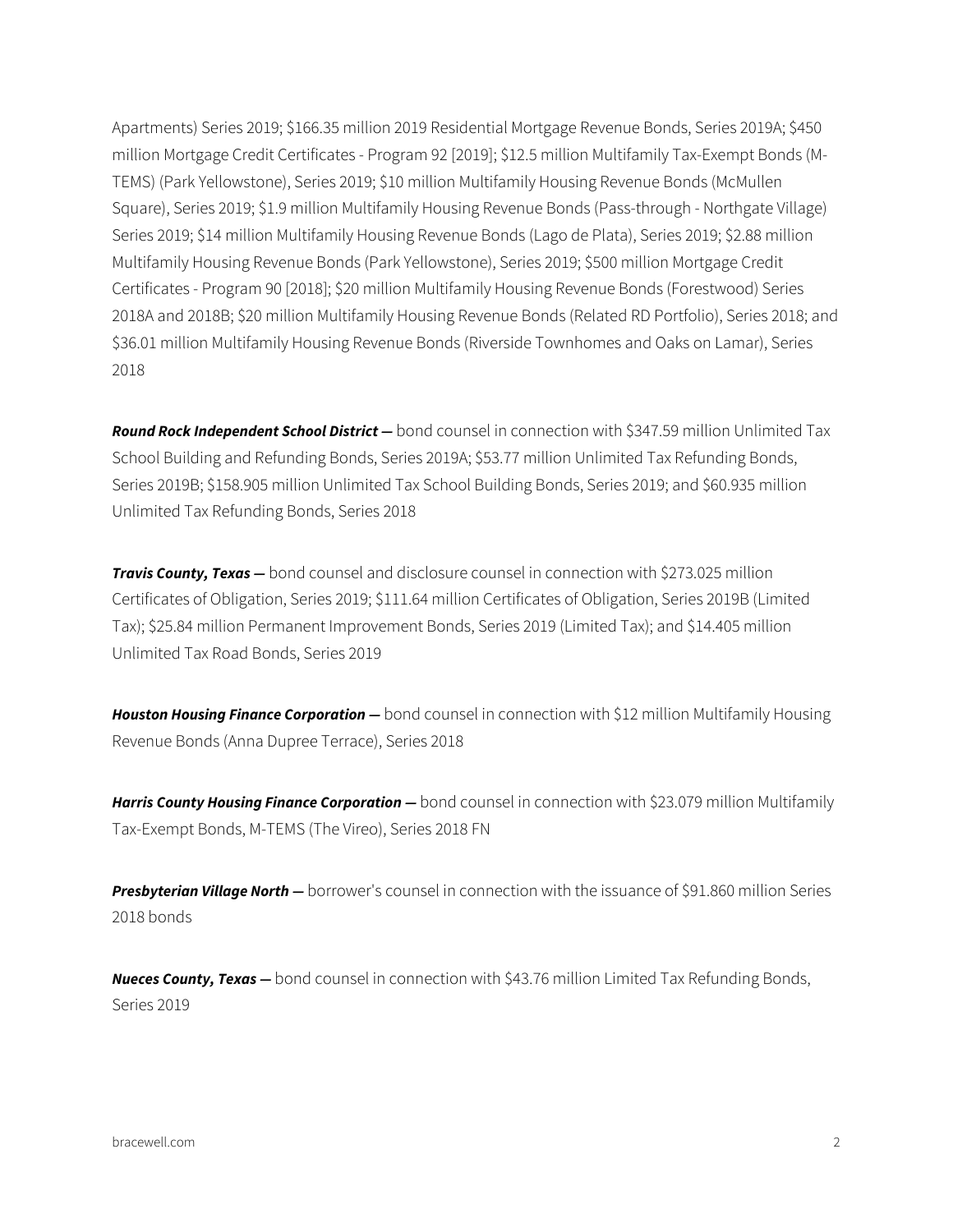Lee College District - bond counsel in connection with \$10.32 million New Revenue Financing System Bonds, Series 2018

*Corpus Christi Independent School District —* bond counsel in connection with \$73.27 million Unlimited Tax School Building Bonds, Series 2018

*City of Bay City, Texas —* bond counsel in connection with \$1.285 million Tax Notes, Series 2018

*Leander Independent School District —* bond counsel in connection with \$57.315 million Unlimited Tax Refunding Bonds, Series 2018A

*Snook Independent School District —* underwriter's counsel in connection with the issuance of \$7.35 million Unlimited Tax School Building Bonds, Series 2018

*Florence Independent School District —* underwriter's counsel in connection with the issuance of \$6.92 million Unlimited Tax School Building Bonds, Series 2019

#### **Publications and Speeches**

"A New Proposition: Bond Elections Following the 86th Legislative Session," Texas Association of School Business Officials Annual Conference, Houston, Texas, March 4-6, 2020.

### **Education**

Loyola University New Orleans School of Law, J.D. 2011 – *cum laude* University of Houston-Clear Lake, Certificate in Mediation 2004

Texas A&M University, Bachelor of Arts 2003 – *cum laude*